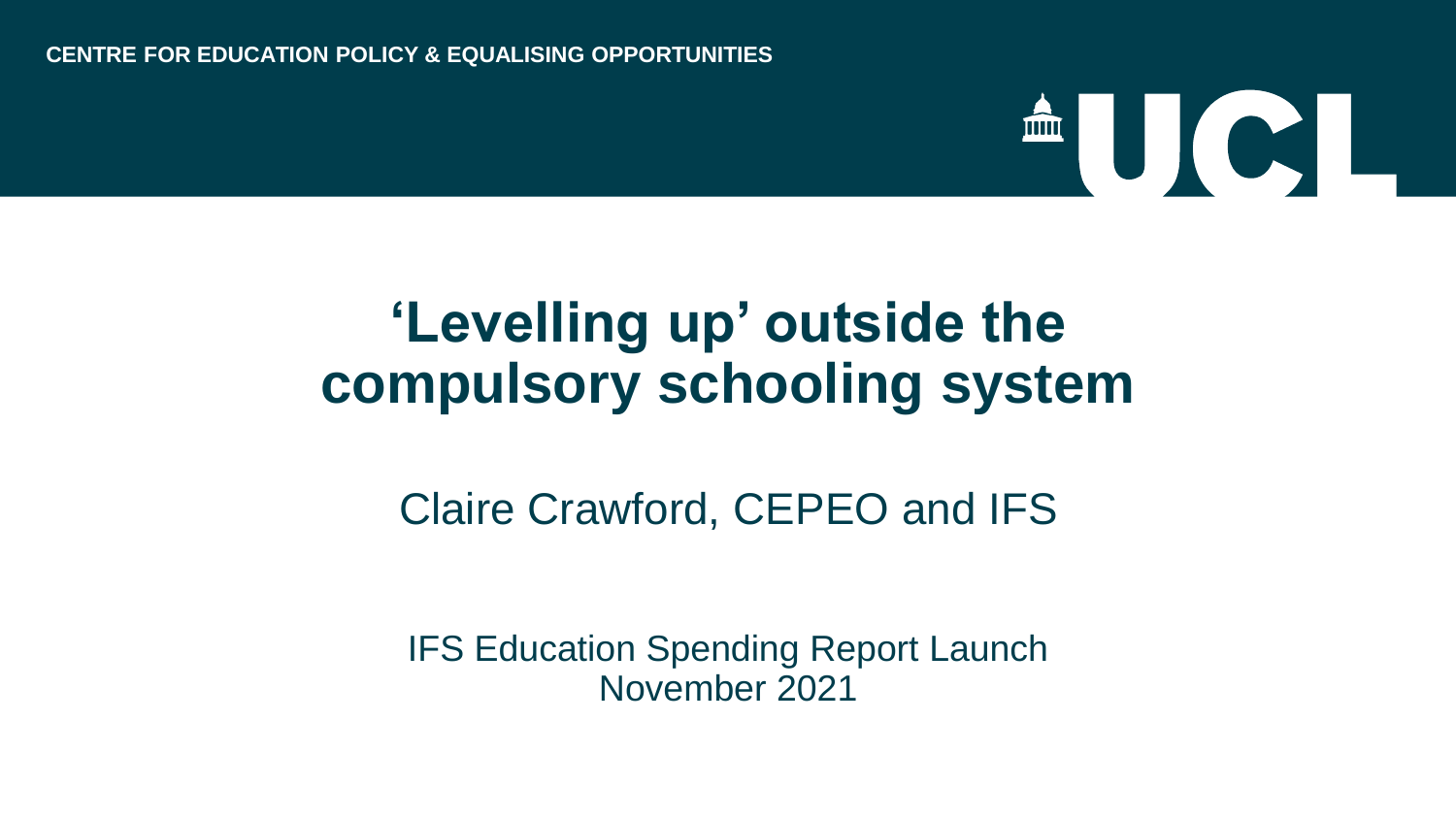# **AUCI**

#### **Spending across different educational phases**

- Report demonstrates that spending per student per year is highest in HE; lower but similar in FE, primary & secondary schooling; lowest in early years
- Those from lower SES backgrounds under-represented in HE (and relatively overrepresented in FE), suggesting higher spending for more advantaged
	- Although worth noting the relationship is reversed in schools assuming additional funds are spent on disadvantaged pupils (Belfield et al., 2018)
- Announced increases in spending for FE/adult learning suggest a commitment to investing in these areas (with no announcements yet on HE for comparison)
- But announcements only partially reverse substantive cuts over last decade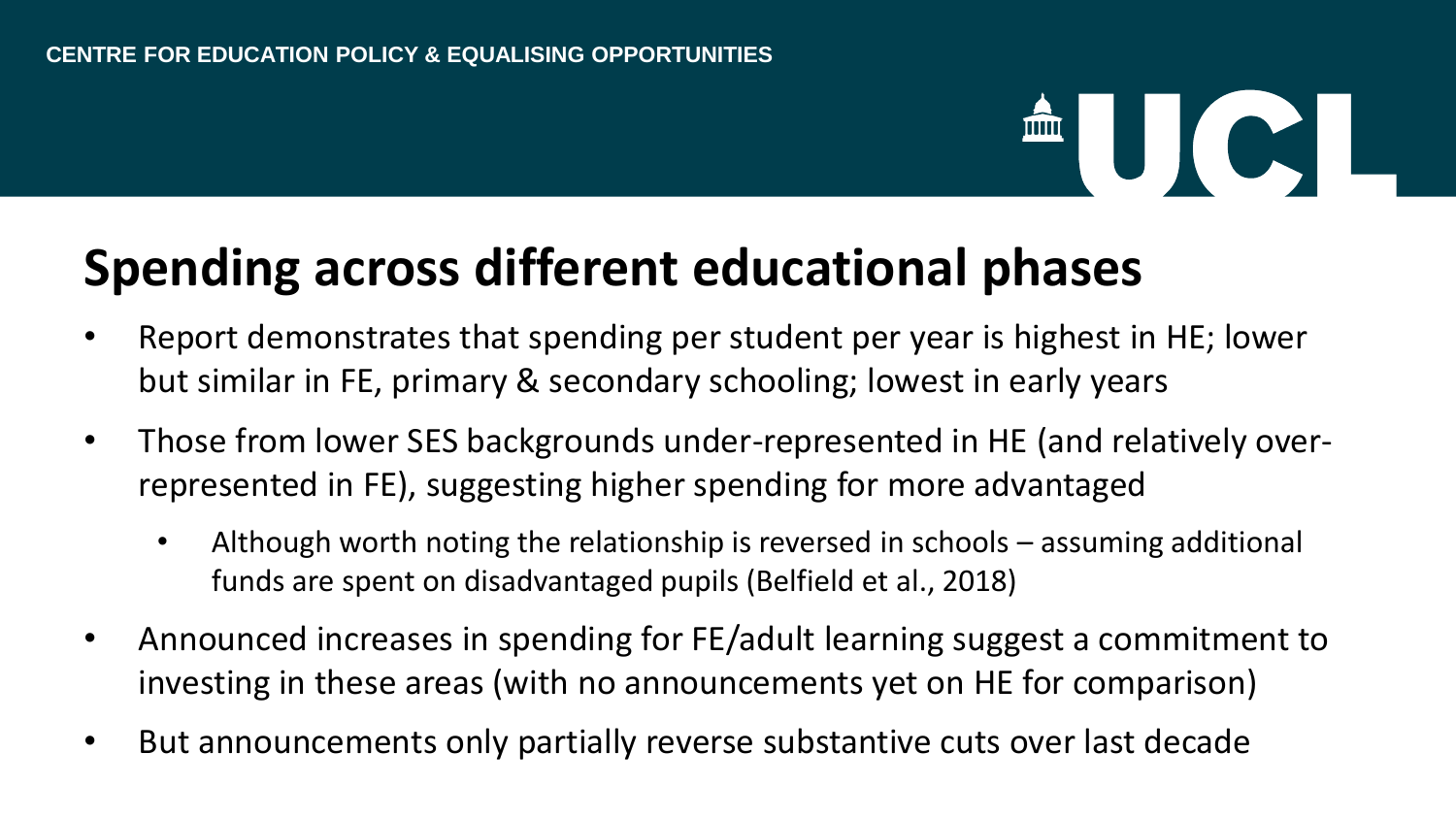### **AUCI**

### **Spending on early years**

- Report also shows that spending per child in the early years has increased markedly over last 20 years – but this is mostly because of increased entitlements
- Spending per hour of education/care has changed relatively little over last decade – and extra spending announced in recent SR unlikely to substantially increase it
- Relative focus of spending on higher levels of education may be counterintuitive when set against literature suggesting early investments are more effective
- But balance of spending within early years also doesn't lend itself to 'levelling up'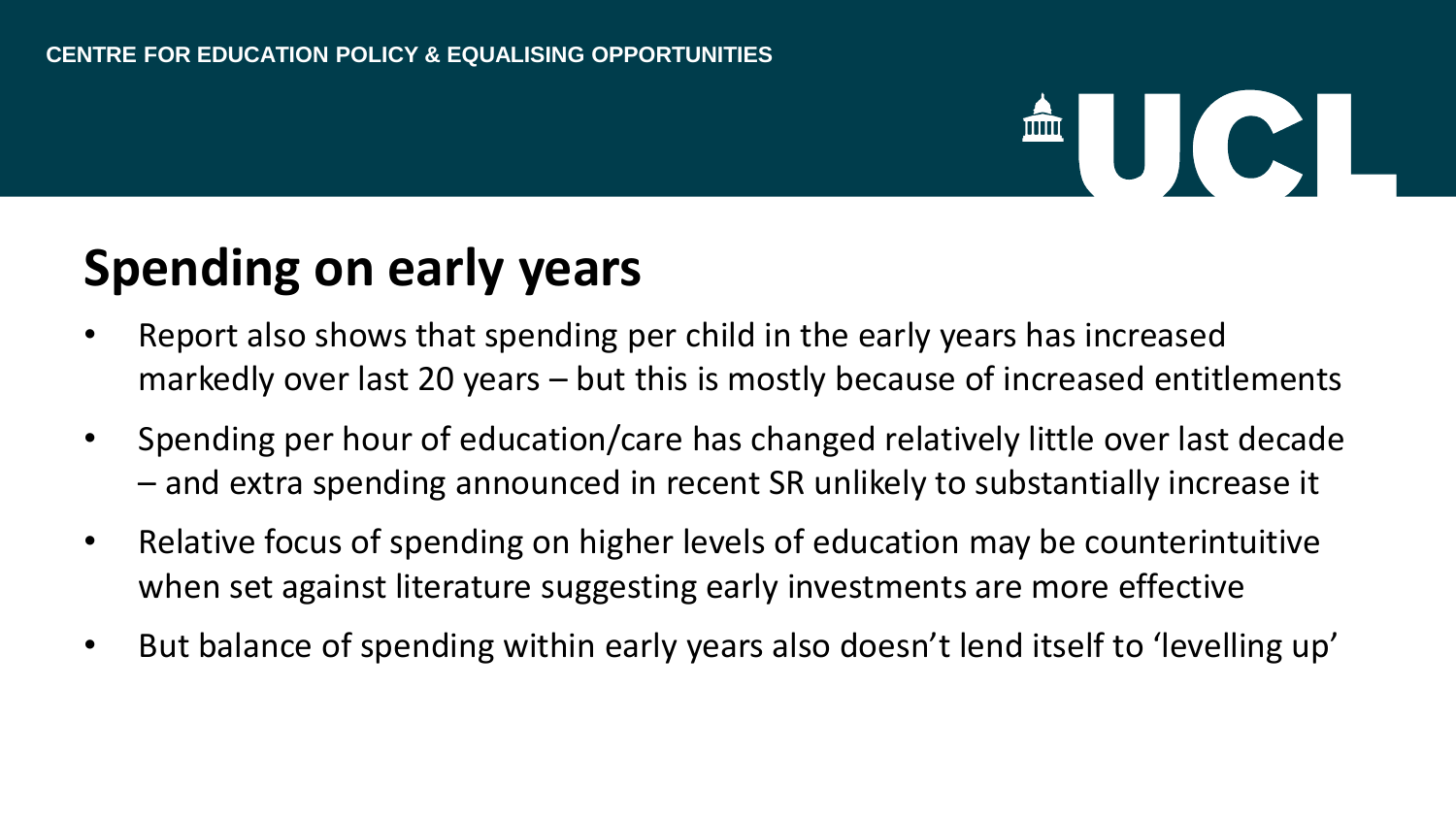#### Figure 5. Share of early education and childcare subsidies targeted at different groups



• Significant rebalancing of spending away from support for low-income workers via tax credits towards higher-income workers via tax-free childcare

AUCI

• A 3 yr old from a family with two earners of almost £100,000 each will get 30 hours of free childcare while a family just above the universal credit cut-off will get 15

Source: <https://ifs.org.uk/education-spending/early-years>